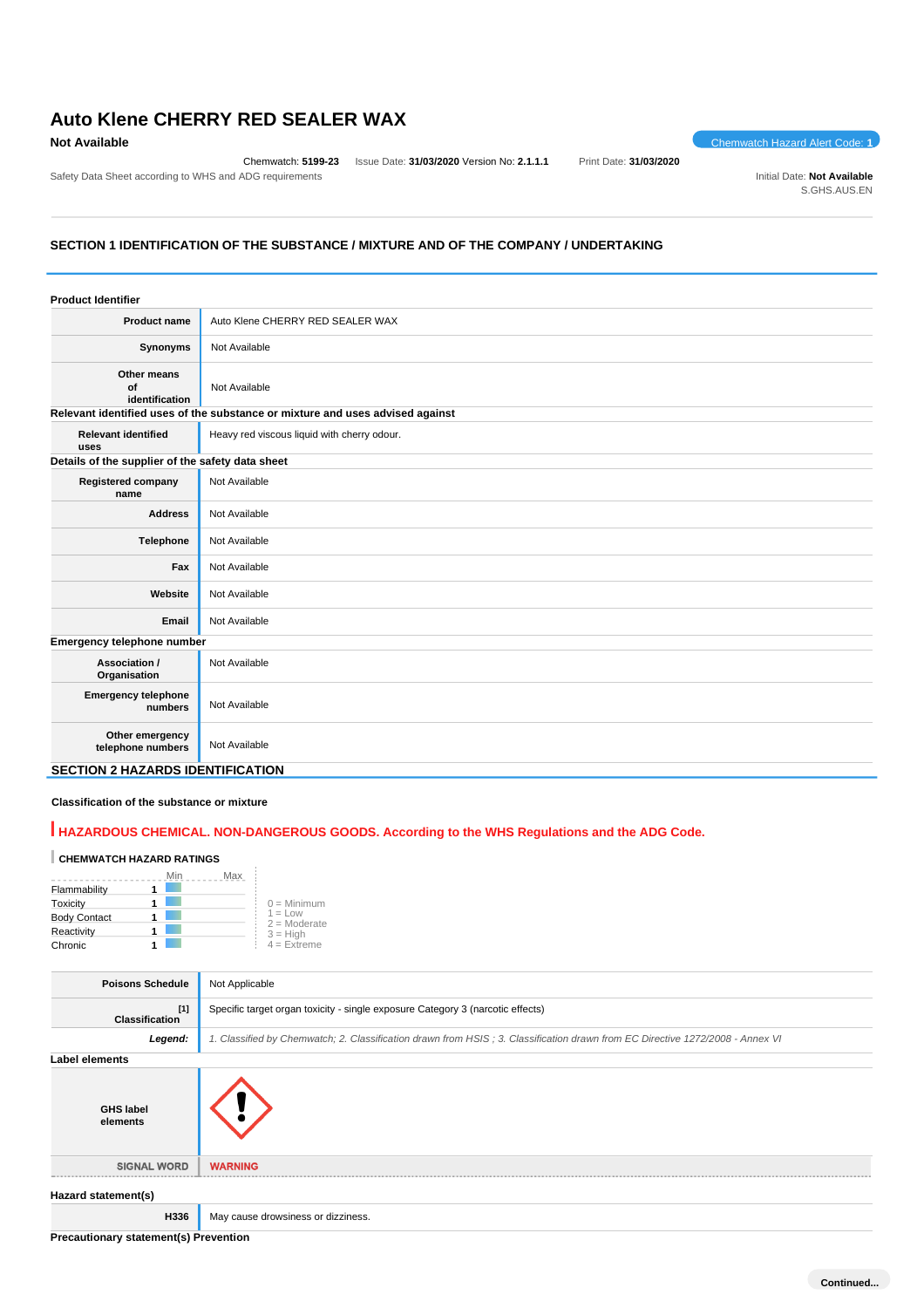## Chemwatch: **5199-23** Page **2** of **12** Issue Date: **31/03/2020 Auto Klene CHERRY RED SEALER WAX** Version No: **2.1.1.1** Print Date: **31/03/2020**

| P271 | Use only outdoors or in a well-ventilated area.   |
|------|---------------------------------------------------|
| P261 | Avoid breathing dust/fume/gas/mist/vapours/spray. |

### **Precautionary statement(s) Response**

| P312                                                      | Call a POISON CENTER or doctor/physician if you feel unwell.                                     |  |
|-----------------------------------------------------------|--------------------------------------------------------------------------------------------------|--|
| P304+P340                                                 | IF INHALED: Remove victim to fresh air and keep at rest in a position comfortable for breathing. |  |
| Precautionary statement(s) Storage                        |                                                                                                  |  |
| P405                                                      | Store locked up.                                                                                 |  |
| P403+P233                                                 | Store in a well-ventilated place. Keep container tightly closed.                                 |  |
| Precautionary statement(s) Disposal                       |                                                                                                  |  |
| P501                                                      | Dispose of contents/container in accordance with local regulations.                              |  |
| <b>CECTION 3 COMBOCITION / INFORMATION ON INCREDIENTS</b> |                                                                                                  |  |

### **SECTION 3 COMPOSITION / INFORMATION ON INGREDIENTS**

### **Substances**

See section below for composition of Mixtures

### **Mixtures**

| <b>IVIIALUI 69</b>                  |           |                                                        |  |
|-------------------------------------|-----------|--------------------------------------------------------|--|
| <b>CAS No</b>                       | %[weight] | Name                                                   |  |
| 64742-65-0.                         | $10 - 30$ | paraffinic distillate, heavy, solvent-dewaxed (severe) |  |
| Not Available                       | $10 - 30$ | cationic surfactant blend                              |  |
| 111-76-2                            | <5        | ethylene glycol monobutyl ether                        |  |
| 7732-18-5                           | balance   | water                                                  |  |
| <b>SECTION 4 FIRST AID MEASURES</b> |           |                                                        |  |

| Description of first aid measures |                                                                                                                                                                                                                                                                                                                                                                                                                                                                                                                                                                                                                                                                                                                                |
|-----------------------------------|--------------------------------------------------------------------------------------------------------------------------------------------------------------------------------------------------------------------------------------------------------------------------------------------------------------------------------------------------------------------------------------------------------------------------------------------------------------------------------------------------------------------------------------------------------------------------------------------------------------------------------------------------------------------------------------------------------------------------------|
| <b>Eye Contact</b>                | If this product comes in contact with the eyes:<br>. Wash out immediately with fresh running water.<br>Ensure complete irrigation of the eye by keeping eyelids apart and away from eye and moving the eyelids by occasionally lifting the upper and<br>lower lids. ▶ Seek medical attention without delay; if pain persists or recurs seek medical attention.<br>Removal of contact lenses after an eye injury should only be undertaken by skilled personnel.                                                                                                                                                                                                                                                                |
| <b>Skin Contact</b>               | If skin or hair contact occurs:<br>Flush skin and hair with running water (and soap if available).<br>▶ Seek medical attention in event of irritation.                                                                                                                                                                                                                                                                                                                                                                                                                                                                                                                                                                         |
| Inhalation                        | If fumes or combustion products are inhaled remove from contaminated<br>area. Lay patient down. Keep warm and rested.<br>▶ Prostheses such as false teeth, which may block airway, should be removed, where possible, prior to initiating first aid procedures.<br>▶ Apply artificial respiration if not breathing, preferably with a demand valve resuscitator, bag-valve mask device, or pocket mask as trained.<br>Perform CPR if necessary.<br>Transport to hospital, or doctor.                                                                                                                                                                                                                                           |
| Ingestion                         | If swallowed do <b>NOT</b> induce vomiting.<br>If vomiting occurs, lean patient forward or place on left side (head-down position, if possible) to maintain open airway and prevent aspiration.<br>• Observe the patient carefully.<br>Never give liquid to a person showing signs of being sleepy or with reduced awareness; i.e. becoming<br>unconscious. $\triangleright$ Give water to rinse out mouth, then provide liquid slowly and as much as casualty can<br>comfortably drink. . Seek medical advice.<br>Avoid giving milk or oils.<br>Avoid giving alcohol.<br>If spontaneous vomiting appears imminent or occurs, hold patient's head down, lower than their hips to help avoid possible aspiration of<br>vomitus. |

### **Indication of any immediate medical attention and special treatment needed**

Any material aspirated during vomiting may produce lung injury. Therefore emesis should not be induced mechanically or pharmacologically. Mechanical means should be used if it is considered necessary to evacuate the stomach contents; these include gastric lavage after endotracheal intubation. If spontaneous vomiting has occurred after ingestion, the patient should be monitored for difficult breathing, as adverse effects of aspiration into the lungs may be delayed up to 48 hours. Treat symptomatically.

For acute or short term repeated exposures to ethylene glycol:

Early treatment of ingestion is important. Ensure emesis is satisfactory.

**Test and correct for metabolic acidosis and hypocalcaemia.** 

Apply sustained diuresis when possible with hypertonic mannitol.

Evaluate renal status and begin haemodialysis if indicated. [I.L.O]

Rapid absorption is an indication that emesis or lavage is effective only in the first few hours. Cathartics and charcoal are generally not effective.

Correct acidosis, fluid/electrolyte balance and respiratory depression in the usual manner. Systemic acidosis (below 7.2) can be treated with intravenous sodium bicarbonate solution.

Ethanol therapy prolongs the half-life of ethylene glycol and reduces the formation of toxic metabolites.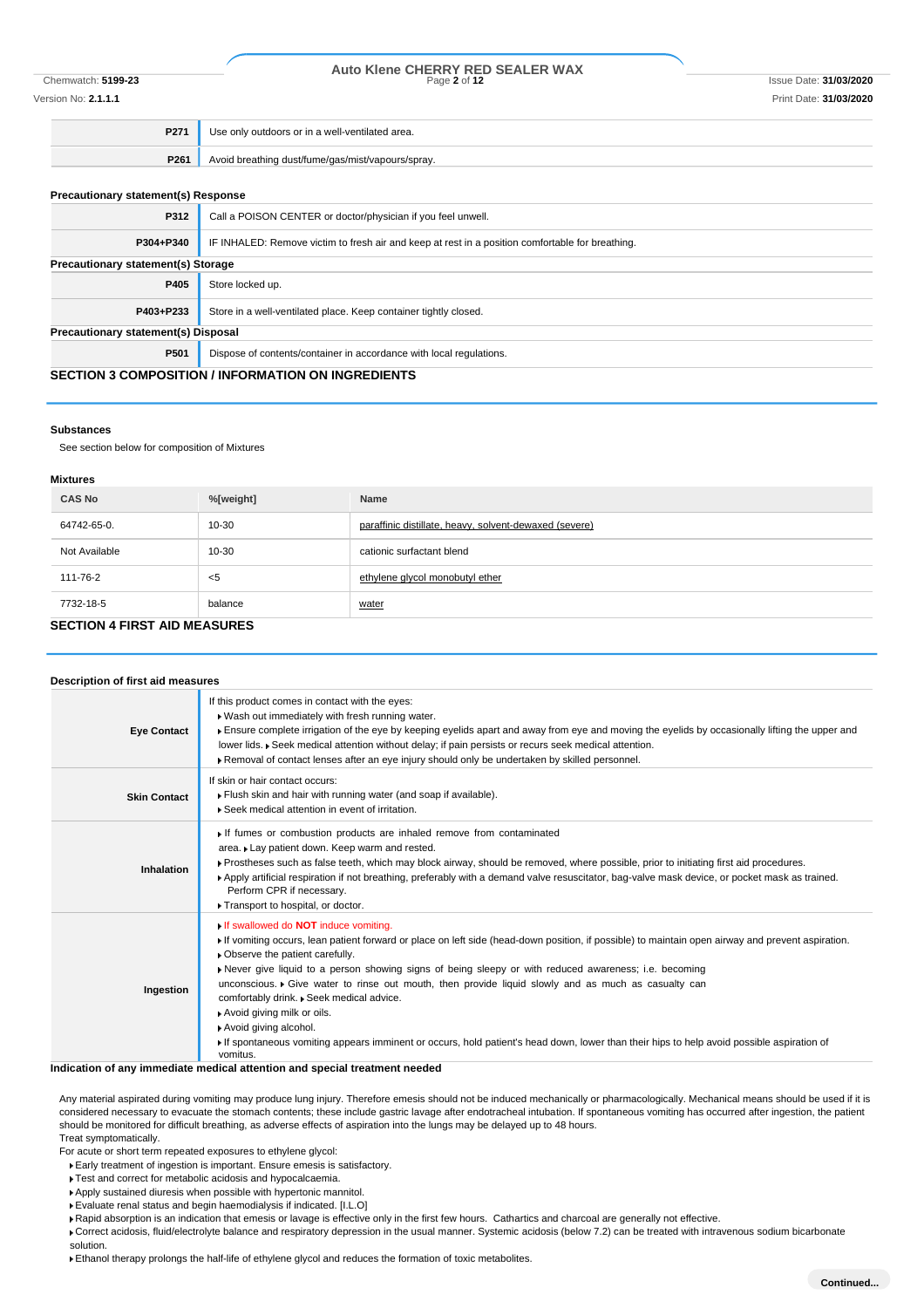# Chemwatch: **5199-23** Page **3** of **12** Issue Date: **31/03/2020 Auto Klene CHERRY RED SEALER WAX**

Version No: **2.1.1.1** Print Date: **31/03/2020**

Pyridoxine and thiamine are cofactors for ethylene glycol metabolism and should be given (50 to 100 mg respectively) intramuscularly, four times per day for 2 days. Magnesium is also a cofactor and should be replenished. The status of 4-methylpyrazole, in the treatment regime, is still uncertain. For clearance of the material and its metabolites, haemodialysis is much superior to peritoneal dialysis.

### [Ellenhorn and Barceloux: Medical Toxicology]

It has been suggested that there is a need for establishing a new biological exposure limit before a workshift that is clearly below 100 mmol ethoxy-acetic acids per mole creatinine in morning urine of people occupationally exposed to ethylene glycol ethers. This arises from the finding that an increase in urinary stones may be associated with such exposures. *Laitinen J., et al: Occupational & Environmental Medicine 1996; 53, 595-600*

Heavy and persistent skin contamination over many years may lead to dysplastic changes. Pre-existing skin disorders may be aggravated by exposure to this product. I In general, emesis induction is unnecessary with high viscosity, low volatility products, i.e. most oils and greases.

High pressure accidental injection through the skin should be assessed for possible incision, irrigation and/or debridement.

**NOTE:** Injuries may not seem serious at first, but within a few hours tissue may become swollen, discoloured and extremely painful with extensive subcutaneous necrosis. Product may be forced through considerable distances along tissue planes.

### **SECTION 5 FIREFIGHTING MEASURES**

### **Extinguishing media**

- Foam.
- Dry chemical powder.
- BCF (where regulations permit).
- Carbon dioxide.
- Water spray or fog Large fires only.

### **Special hazards arising from the substrate or mixture**

| <b>Fire Incompatibility</b>                             | ▶ Avoid contamination with oxidising agents i.e. nitrates, oxidising acids, chlorine bleaches, pool chlorine etc. as ignition may result                                                                                                                                                                                                                                                                                                                                                                                                                                                                                                                                                                                                                                                        |  |  |  |  |
|---------------------------------------------------------|-------------------------------------------------------------------------------------------------------------------------------------------------------------------------------------------------------------------------------------------------------------------------------------------------------------------------------------------------------------------------------------------------------------------------------------------------------------------------------------------------------------------------------------------------------------------------------------------------------------------------------------------------------------------------------------------------------------------------------------------------------------------------------------------------|--|--|--|--|
| <b>Advice for firefighters</b>                          |                                                                                                                                                                                                                                                                                                                                                                                                                                                                                                                                                                                                                                                                                                                                                                                                 |  |  |  |  |
| <b>Fire Fighting</b>                                    | Alert Fire Brigade and tell them location and nature of hazard.<br>• Wear breathing apparatus plus protective gloves.<br>▶ Prevent, by any means available, spillage from entering drains or water courses.<br>► Use water delivered as a fine spray to control fire and cool adjacent area.<br>► DO NOT approach containers suspected to be hot.<br>Cool fire exposed containers with water spray from a protected location.<br>If safe to do so, remove containers from path of fire.                                                                                                                                                                                                                                                                                                         |  |  |  |  |
| <b>Fire/Explosion</b><br>Hazard<br>CECTION & ACCIDENTAL | ▶ Combustible.<br>Slight fire hazard when exposed to heat or flame.<br>Heating may cause expansion or decomposition leading to violent rupture of<br>containers. • On combustion, may emit toxic fumes of carbon monoxide (CO).<br>May emit acrid smoke.<br>Mists containing combustible materials may be explosive.<br>Combustion products include:, carbon dioxide (CO2), phosphorus oxides (POx), sulfur oxides (SOx), other pyrolysis products typical of burning<br>organic material May emit poisonous fumes. May emit corrosive fumes. CARE: Water in contact with hot liquid may cause foaming and a steam<br>explosion with wide scattering of hot oil and possible severe burns. Foaming may cause overflow of containers and may result in possible fire.<br><b>DELEACE MEACHDEC</b> |  |  |  |  |

### **SECTION 6 ACCIDENTAL RELEASE MEASURES**

### **Personal precautions, protective equipment and emergency procedures**

| <b>Minor Spills</b> | Remove all ignition sources.<br>Clean up all spills immediately.<br>Avoid breathing vapours and contact with skin and eyes.<br>• Control personal contact with the substance, by using protective equipment.<br>Contain and absorb spill with sand, earth, inert material or vermiculite.<br>$\blacktriangleright$ Wipe up. |
|---------------------|-----------------------------------------------------------------------------------------------------------------------------------------------------------------------------------------------------------------------------------------------------------------------------------------------------------------------------|
|                     | • Place in a suitable, labelled container for waste disposal.                                                                                                                                                                                                                                                               |
|                     | Moderate hazard.                                                                                                                                                                                                                                                                                                            |
| <b>Major Spills</b> | ▶ Clear area of personnel and move upwind.                                                                                                                                                                                                                                                                                  |
|                     | Alert Fire Brigade and tell them location and nature of hazard.                                                                                                                                                                                                                                                             |
|                     | ▶ Wear breathing apparatus plus protective gloves.                                                                                                                                                                                                                                                                          |
|                     | ▶ Prevent, by any means available, spillage from entering drains or water                                                                                                                                                                                                                                                   |
|                     | course. • No smoking, naked lights or ignition sources.                                                                                                                                                                                                                                                                     |
|                     | Increase ventilation.                                                                                                                                                                                                                                                                                                       |

Personal Protective Equipment advice is contained in Section 8 of the SDS.

### **SECTION 7 HANDLING AND STORAGE**

### **Precautions for safe handling**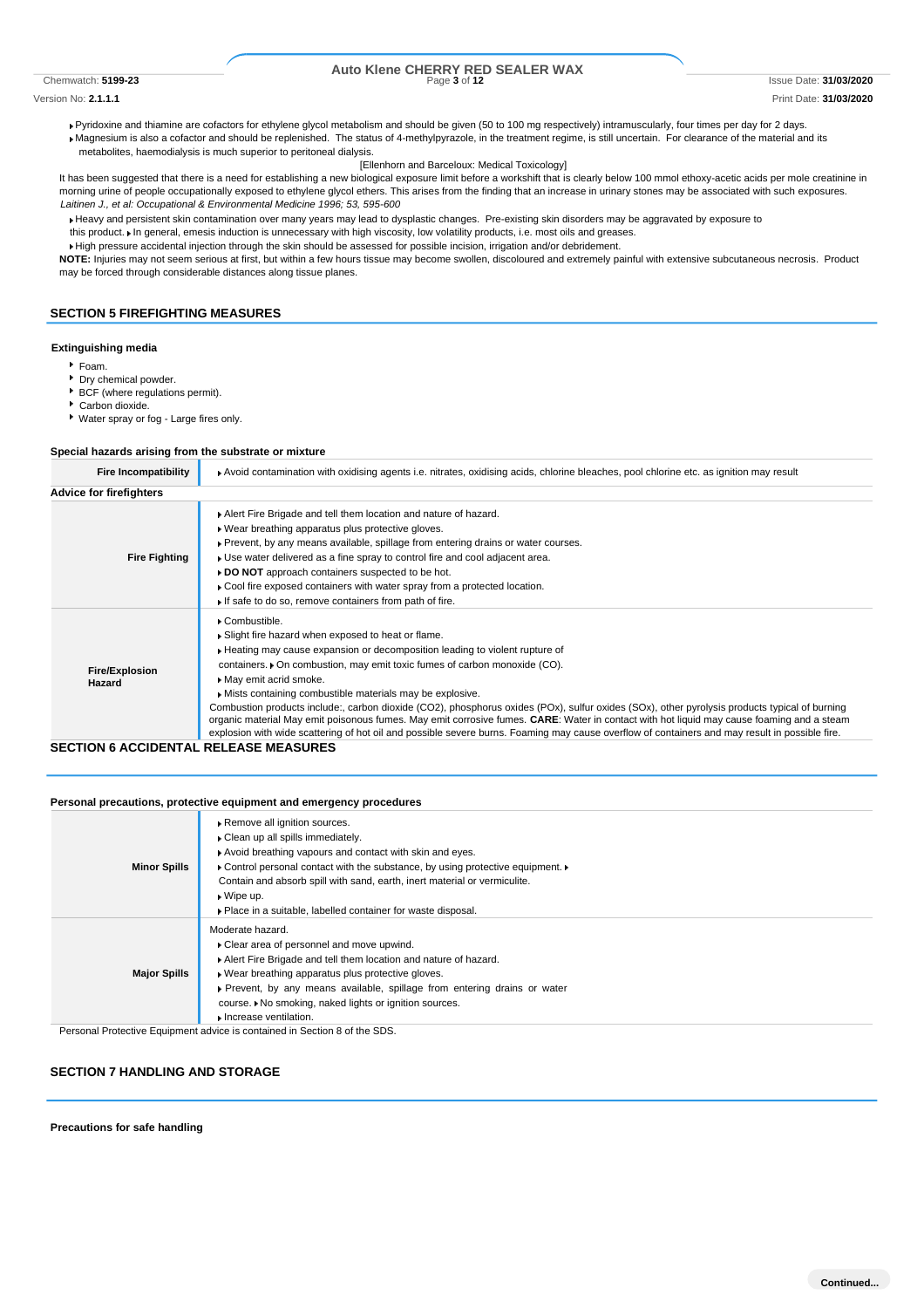## Chemwatch: **5199-23** Page **4** of **12** Issue Date: **31/03/2020 Auto Klene CHERRY RED SEALER WAX**

Version No: **2.1.1.1** Print Date: **31/03/2020**

| Safe handling                     | The conductivity of this material may make it a static accumulator., A liquid is typically considered nonconductive if its conductivity is below 100<br>pS/m and is considered semi-conductive if its conductivity is below 10 000 pS/m., Whether a liquid is nonconductive or semi-conductive, the<br>precautions are the same., A<br>number of factors, for example liquid temperature, presence of contaminants, and anti-static additives can greatly influence the conductivity of a<br>liquid. Containers, even those that have been emptied, may contain explosive vapours.<br>▶ Do NOT cut, drill, grind, weld or perform similar operations on or near containers. ▶<br>Avoid all personal contact, including inhalation.<br>. Wear protective clothing when risk of exposure occurs.<br>Use in a well-ventilated area.<br>Prevent concentration in hollows and sumps.<br>DO NOT enter confined spaces until atmosphere has been checked.<br>Avoid smoking, naked lights or ignition sources.<br>Avoid contact with incompatible materials. |
|-----------------------------------|------------------------------------------------------------------------------------------------------------------------------------------------------------------------------------------------------------------------------------------------------------------------------------------------------------------------------------------------------------------------------------------------------------------------------------------------------------------------------------------------------------------------------------------------------------------------------------------------------------------------------------------------------------------------------------------------------------------------------------------------------------------------------------------------------------------------------------------------------------------------------------------------------------------------------------------------------------------------------------------------------------------------------------------------------|
| Other information                 | Store in original containers.<br>Keep containers securely sealed.<br>No smoking, naked lights or ignition sources.<br>Store in a cool, dry, well-ventilated area.<br>Store away from incompatible materials and foodstuff containers.<br>▶ Protect containers against physical damage and check regularly for leaks.<br>▶ Observe manufacturer's storage and handling recommendations contained within this SDS.<br>Conditions for safe storage, including any incompatibilities                                                                                                                                                                                                                                                                                                                                                                                                                                                                                                                                                                     |
| Suitable container                | Metal can or drum<br>▶ Packaging as recommended by manufacturer.<br>Check all containers are clearly labelled and free from leaks.                                                                                                                                                                                                                                                                                                                                                                                                                                                                                                                                                                                                                                                                                                                                                                                                                                                                                                                   |
| <b>Storage</b><br>incompatibility | <b>CARE:</b> Water in contact with heated material may cause foaming or a steam explosion with possible severe burns from wide scattering of hot<br>material. Resultant overflow of containers may result in fire.                                                                                                                                                                                                                                                                                                                                                                                                                                                                                                                                                                                                                                                                                                                                                                                                                                   |

### **SECTION 8 EXPOSURE CONTROLS / PERSONAL PROTECTION**

Avoid reaction with oxidising agents

### **Control parameters**

### ı **OCCUPATIONAL EXPOSURE LIMITS (OEL)**

### ı **INGREDIENT DATA**

| Source                                                                                                                                                                                                                                                                                                                                                                                                                                                                                                                                                                                                                                            | Ingredient<br><b>Material name</b>                                                        |                 |  | <b>TWA</b>             | <b>STEL</b>            |                  | Peak    | <b>Notes</b>     |
|---------------------------------------------------------------------------------------------------------------------------------------------------------------------------------------------------------------------------------------------------------------------------------------------------------------------------------------------------------------------------------------------------------------------------------------------------------------------------------------------------------------------------------------------------------------------------------------------------------------------------------------------------|-------------------------------------------------------------------------------------------|-----------------|--|------------------------|------------------------|------------------|---------|------------------|
| Australia Exposure<br>Standards                                                                                                                                                                                                                                                                                                                                                                                                                                                                                                                                                                                                                   | paraffinic distillate, heavy, solvent-dewaxed<br>Oil mist, refined<br>mineral<br>(severe) |                 |  | $5 \text{ mg/m}$       | Not Available          | Not<br>Available |         | Not<br>Available |
| Australia Exposure<br>Standards                                                                                                                                                                                                                                                                                                                                                                                                                                                                                                                                                                                                                   | ethylene glycol monobutyl ether                                                           | 2-Butoxyethanol |  | 96.9 mg/m3 / 20<br>ppm | 242 mg/m3 / 50<br>ppm  | Not<br>Available |         | Sk               |
| <b>EMERGENCY LIMITS</b>                                                                                                                                                                                                                                                                                                                                                                                                                                                                                                                                                                                                                           |                                                                                           |                 |  |                        |                        |                  |         |                  |
| Ingredient                                                                                                                                                                                                                                                                                                                                                                                                                                                                                                                                                                                                                                        | <b>Material name</b>                                                                      |                 |  | TEEL-1                 | TEEL-2                 |                  | TEEL-3  |                  |
| paraffinic distillate, heavy,<br>solvent-dewaxed (severe)                                                                                                                                                                                                                                                                                                                                                                                                                                                                                                                                                                                         | Pump oil                                                                                  |                 |  | $15 \text{ mg/m}$      | 170 mg/m3<br>990 mg/m3 |                  |         |                  |
| ethylene glycol monobutyl<br>ether                                                                                                                                                                                                                                                                                                                                                                                                                                                                                                                                                                                                                | Butoxyethanol, 2-; (Glycol ether EB)                                                      |                 |  | 20 ppm<br>20 ppm       |                        |                  | 700 ppm |                  |
| Ingredient                                                                                                                                                                                                                                                                                                                                                                                                                                                                                                                                                                                                                                        | <b>Original IDLH</b>                                                                      |                 |  | <b>Revised IDLH</b>    |                        |                  |         |                  |
| paraffinic distillate, heavy,<br>solvent-dewaxed (severe)                                                                                                                                                                                                                                                                                                                                                                                                                                                                                                                                                                                         | Not Available                                                                             |                 |  | Not Available          |                        |                  |         |                  |
| cationic surfactant blend                                                                                                                                                                                                                                                                                                                                                                                                                                                                                                                                                                                                                         | Not Available                                                                             |                 |  | Not Available          |                        |                  |         |                  |
| ethylene glycol monobutyl<br>ether                                                                                                                                                                                                                                                                                                                                                                                                                                                                                                                                                                                                                | 700 ppm                                                                                   |                 |  | 700 [Unch] ppm         |                        |                  |         |                  |
| water                                                                                                                                                                                                                                                                                                                                                                                                                                                                                                                                                                                                                                             | Not Available                                                                             |                 |  | Not Available          |                        |                  |         |                  |
| <b>Exposure controls</b>                                                                                                                                                                                                                                                                                                                                                                                                                                                                                                                                                                                                                          |                                                                                           |                 |  |                        |                        |                  |         |                  |
| Engineering controls are used to remove a hazard or place a barrier between the worker and the hazard. Well-designed engineering controls<br>can be highly effective in protecting workers and will typically be independent of worker interactions to provide this high level of protection. The<br>basic types of engineering controls are:<br>Process controls which involve changing the way a job activity or process is done to reduce the risk.<br>Appropriate engineering<br>Enclosure and/or isolation of emission source which keeps a selected hazard "physically" away from the worker and ventilation that strategically<br>controls |                                                                                           |                 |  |                        |                        |                  |         |                  |

**controls** "adds" and "removes" air in the work environment. Ventilation can remove or dilute an air contaminant if designed properly. The design of a ventilation system must match the particular process and chemical or contaminant in use.

Employers may need to use multiple types of controls to prevent employee overexposure.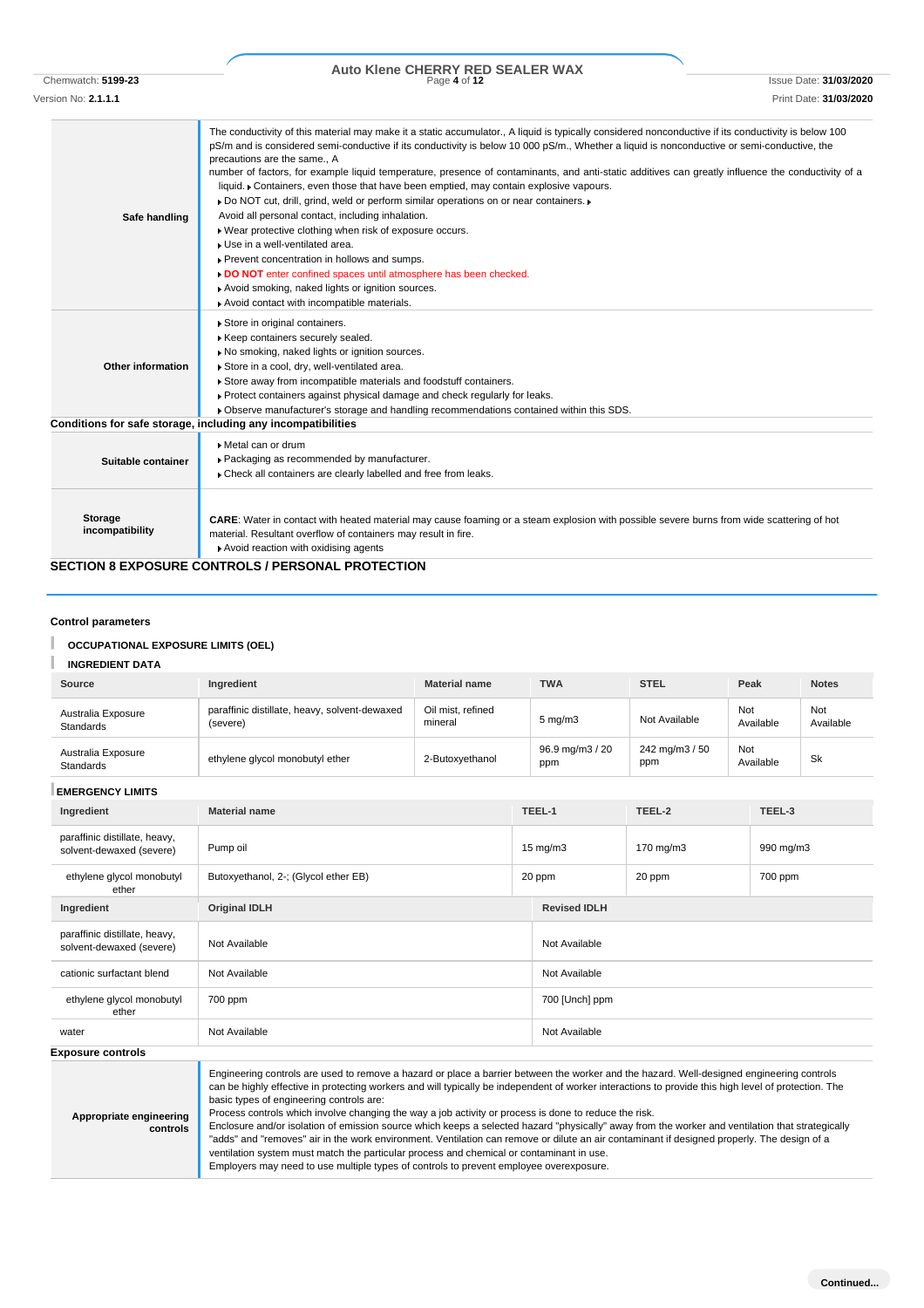Version No: **2.1.1.1** Print Date: **31/03/2020**

# Chemwatch: **5199-23** Page **5** of **12** Issue Date: **31/03/2020 Auto Klene CHERRY RED SEALER WAX**

| <b>Personal protection</b> |                                                                                                                                                                                                                                                                                                                                                                                                                                                                                                                                                                                                                                                                                                                                                                                                                                                                                                                                                                                                                                                                                                                                                                                                                                                                                                                                                                                                                                                                                                                       |
|----------------------------|-----------------------------------------------------------------------------------------------------------------------------------------------------------------------------------------------------------------------------------------------------------------------------------------------------------------------------------------------------------------------------------------------------------------------------------------------------------------------------------------------------------------------------------------------------------------------------------------------------------------------------------------------------------------------------------------------------------------------------------------------------------------------------------------------------------------------------------------------------------------------------------------------------------------------------------------------------------------------------------------------------------------------------------------------------------------------------------------------------------------------------------------------------------------------------------------------------------------------------------------------------------------------------------------------------------------------------------------------------------------------------------------------------------------------------------------------------------------------------------------------------------------------|
| Eye and face<br>protection | Safety glasses with side shields.<br>Chemical goggles.<br>Contact lenses may pose a special hazard; soft contact lenses may absorb and concentrate irritants. A written policy document, describing the<br>wearing of lenses or restrictions on use, should be created for each workplace or task. This should include a review of lens absorption and<br>adsorption for the class of chemicals in use and an account of injury experience. Medical and first-aid personnel should be trained in their<br>removal and suitable equipment should be readily available. In the event of chemical exposure, begin eye irrigation immediately and remove<br>contact lens as soon as practicable.                                                                                                                                                                                                                                                                                                                                                                                                                                                                                                                                                                                                                                                                                                                                                                                                                          |
| <b>Skin protection</b>     | See Hand protection below                                                                                                                                                                                                                                                                                                                                                                                                                                                                                                                                                                                                                                                                                                                                                                                                                                                                                                                                                                                                                                                                                                                                                                                                                                                                                                                                                                                                                                                                                             |
| Hands/feet protection      | The selection of suitable gloves does not only depend on the material, but also on further marks of quality which vary from manufacturer to<br>manufacturer. Where the chemical is a preparation of several substances, the resistance of the glove material can not be calculated in advance<br>and has therefore to be checked prior to the application.<br>The exact break through time for substances has to be obtained from the manufacturer of the protective gloves and has to be observed when<br>making a final choice.<br>Suitability and durability of glove type is dependent on usage. Important factors in the selection of gloves include:<br>$\triangleright$ frequency and duration of contact, $\triangleright$<br>chemical resistance of glove material,<br>▶ glove thickness and<br>$\bullet$ dexterity<br>Select gloves tested to a relevant standard (e.g. Europe EN 374, US F739, AS/NZS 2161.1 or national equivalent).<br>• When prolonged or frequently repeated contact may occur, a glove with a protection class of 5 or higher (breakthrough time greater than 240<br>minutes according to EN 374, AS/NZS 2161.10.1 or national equivalent) is recommended.<br>» When only brief contact is expected, a glove with a protection class of 3 or higher (breakthrough time greater than 60 minutes according to EN<br>374, AS/NZS 2161.10.1 or national equivalent) is recommended.<br>Wear chemical protective gloves, e.g. PVC.<br>Wear safety footwear or safety gumboots, e.g. Rubber |
| <b>Body protection</b>     | See Other protection below                                                                                                                                                                                                                                                                                                                                                                                                                                                                                                                                                                                                                                                                                                                                                                                                                                                                                                                                                                                                                                                                                                                                                                                                                                                                                                                                                                                                                                                                                            |
| Other protection           | • Overalls.<br>P.V.C. apron.<br>▶ Barrier cream.                                                                                                                                                                                                                                                                                                                                                                                                                                                                                                                                                                                                                                                                                                                                                                                                                                                                                                                                                                                                                                                                                                                                                                                                                                                                                                                                                                                                                                                                      |
|                            |                                                                                                                                                                                                                                                                                                                                                                                                                                                                                                                                                                                                                                                                                                                                                                                                                                                                                                                                                                                                                                                                                                                                                                                                                                                                                                                                                                                                                                                                                                                       |

Skin cleansing cream. Eye wash unit.

**Thermal hazards** Not Available

### **Recommended material(s)**

### **GLOVE SELECTION INDEX**

Glove selection is based on a modified presentation of the: *"***Forsberg Clothing Performance Index".**

The effect(s) of the following substance(s) are taken into account in the *computergenerated* selection: Auto Klene CHERRY RED SEALER WAX

| <b>Material</b>       | <b>CPI</b> |
|-----------------------|------------|
| <b>BUTYL</b>          | С          |
| NAT+NEOPR+NITRILE     | C          |
| <b>NATURAL RUBBER</b> | C          |
| <b>NEOPRENE</b>       | C          |
| <b>NITRILE</b>        | C          |
| PE/EVAL/PE            | C          |
| <b>PVA</b>            | C          |
| <b>PVC</b>            | C          |
| SARANEX-23            | C          |
| <b>VITON</b>          | C          |

\* CPI - Chemwatch Performance Index

A: Best Selection

B: Satisfactory; may degrade after 4 hours continuous immersion

C: Poor to Dangerous Choice for other than short term immersion **NOTE**: As a series of factors will influence the actual performance of the glove, a final selection must be based on detailed observation. -

\* Where the glove is to be used on a short term, casual or infrequent basis, factors such as"feel" or convenience (e.g. disposability), may dictate a choice of gloves which might otherwise be unsuitable following long-term or frequent use. A qualified practitioner should be consulted.

### **SECTION 9 PHYSICAL AND CHEMICAL PROPERTIES Respiratory protection**

Type A-P Filter of sufficient capacity. (AS/NZS 1716 & 1715, EN 143:2000 & 149:2001, ANSI Z88 or national equivalent)

Where the concentration of gas/particulates in the breathing zone, approaches or exceeds the "Exposure Standard" (or ES), respiratory protection is required. Degree of protection varies with both face-piece and Class of filter; the nature of protection varies with Type of filter.

| <b>Required Minimum</b><br><b>Protection Factor</b> | <b>Half-Face</b><br>Respirator       | <b>Full-Face</b><br>Respirator | <b>Powered Air</b><br>Respirator       |
|-----------------------------------------------------|--------------------------------------|--------------------------------|----------------------------------------|
| up to $5 \times ES$                                 | A-AUS / Class<br>1<br>P <sub>2</sub> | ۰                              | A-PAPR-AUS /<br>Class 1 P <sub>2</sub> |
| up to $25 \times ES$                                | Air-line*                            | $A-2$ P <sub>2</sub>           | A-PAPR-2 P2                            |
| up to $50 \times ES$                                | ۰                                    | $A-3P2$                        | -                                      |
| $50+ x ES$                                          | ۰                                    | Air-line**                     | -                                      |

^ - Full-face

A(All classes) = Organic vapours, B AUS or B1 = Acid gasses, B2 = Acid gas or hydrogen cyanide(HCN), B3 = Acid gas or hydrogen cyanide(HCN), E = Sulfur  $dioxide(SO2)$ ,  $G =$ 

Agricultural chemicals, K = Ammonia(NH3), Hg = Mercury, NO = Oxides of nitrogen,  $\overline{MB}$  =

Methyl bromide, AX = Low boiling point organic compounds(below 65 degC)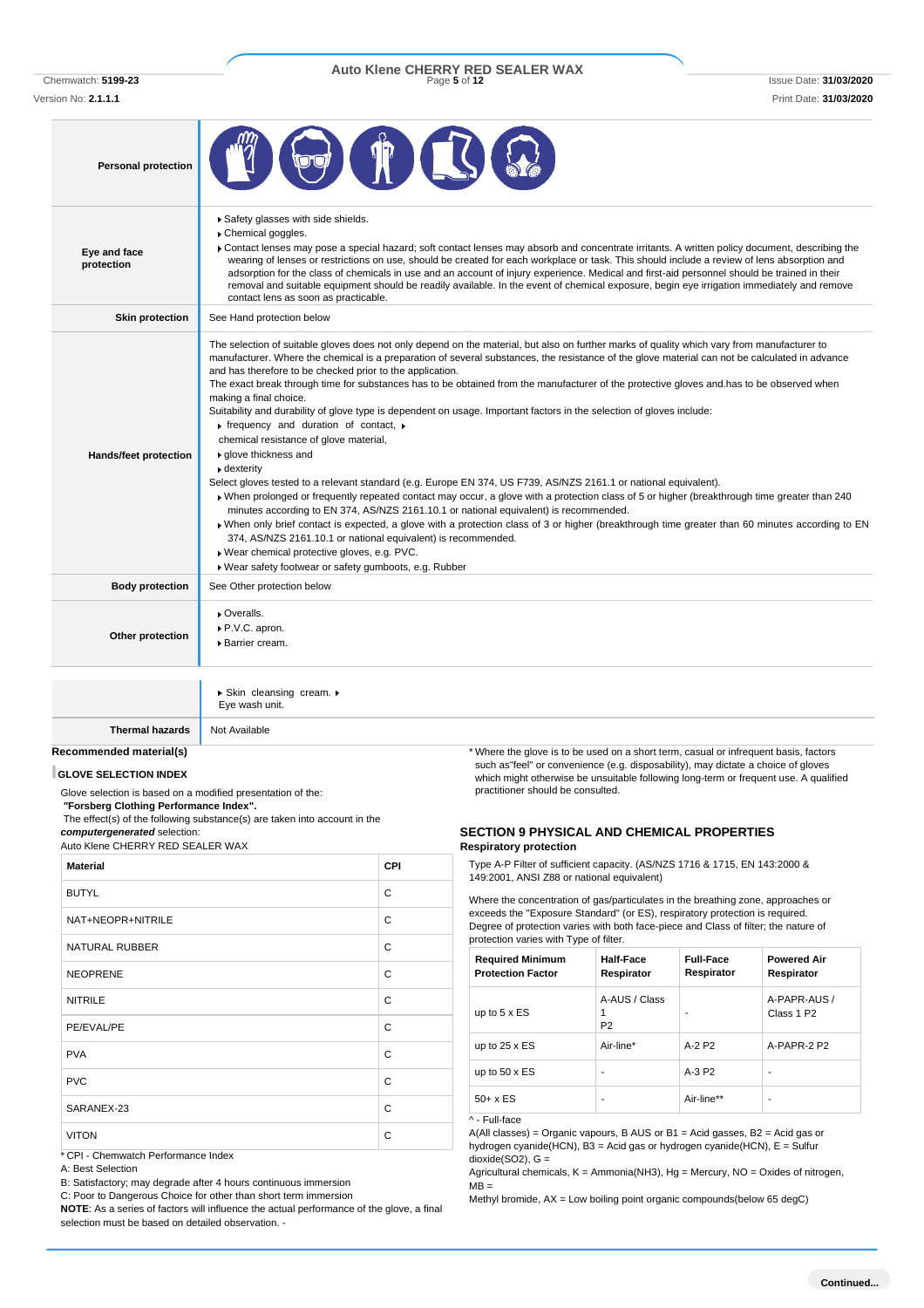## Chemwatch: **5199-23** Page **6** of **12** Issue Date: **31/03/2020 Auto Klene CHERRY RED SEALER WAX**

| Version No: <b>2.1.1.1</b><br>Print Date: 31/03/2020          |                                             |                                               |                |
|---------------------------------------------------------------|---------------------------------------------|-----------------------------------------------|----------------|
| Incompatible<br>materials                                     | See section 7                               |                                               |                |
| <b>Hazardous decomposition</b><br>products                    | See section 5                               |                                               |                |
| Information on basic physical and chemical properties         |                                             |                                               |                |
| Appearance                                                    | Heavy red viscous liquid with cherry odour. |                                               |                |
| <b>Physical state</b>                                         | Liquid                                      | Relative density (Water =<br>1)               | 0.944          |
| Odour                                                         | Not Available                               | Partition coefficient n-<br>octanol / water   | Not Available  |
| <b>Odour threshold</b>                                        | Not Available                               | Auto-ignition<br>temperature<br>$(^{\circ}C)$ | Not Available  |
| pH (as supplied)                                              | 6                                           | Decomposition<br>temperature                  | Not Available  |
| <b>Melting</b><br>point<br>$\prime$<br>freezing<br>point (°C) | Not Available                               | <b>Viscosity (cSt)</b>                        | Not Available  |
| Initial boiling point and<br>boiling range (°C)               | Not Available                               | Molecular weight<br>(g/mol)                   | Not Applicable |
| Flash point (°C)                                              | Not Available                               | <b>Taste</b>                                  | Not Available  |
| <b>Evaporation rate</b>                                       | Not Available                               | <b>Explosive</b><br>properties                | Not Available  |
| Flammability                                                  | Not Available                               | Oxidising<br>properties                       | Not Available  |
| <b>Upper Explosive Limit</b><br>(%)                           | Not Available                               | <b>Surface Tension (dyn/cm</b><br>or mN/m)    | Not Available  |
| <b>Lower Explosive Limit</b><br>$(\%)$                        | Not Available                               | <b>Volatile Component (%vol)</b>              | Not Available  |
| Vapour pressure<br>(kPa)                                      | Not Available                               | Gas group                                     | Not Available  |
| Solubility in water<br>(g/L)                                  | Not Available                               | pH as a solution<br>(1%)                      | Not Available  |
| Vapour density (Air =<br>1)                                   | Not Available                               | VOC g/L                                       | Not Available  |

**SECTION 10 STABILITY AND REACTIVITY**

| Reactivity                                  | See section 7                                                                                                                        |
|---------------------------------------------|--------------------------------------------------------------------------------------------------------------------------------------|
| <b>Chemical stability</b>                   | • Unstable in the presence of incompatible materials.<br>▶ Product is considered stable.<br>Hazardous polymerisation will not occur. |
| Possibility of hazardous<br>reactions       | See section 7                                                                                                                        |
| <b>Conditions to</b><br>avoid               | See section 7                                                                                                                        |
| <b>SECTION 11 TOXICOLOGICAL INFORMATION</b> |                                                                                                                                      |

### **Information on toxicological effects Inhaled** Inhalation of vapours may cause drowsiness and dizziness. This may be accompanied by sleepiness, reduced alertness, loss of reflexes, lack of co-ordination, and vertigo. There is some evidence to suggest that the material can cause respiratory irritation in some persons. The body's response to such irritation can cause further lung damage. Inhalation hazard is increased at higher temperatures. Central nervous system (CNS) depression may include general discomfort, symptoms of giddiness, headache, dizziness, nausea, anaesthetic effects, slowed reaction time, slurred speech and may progress to unconsciousness. Serious poisonings may result in respiratory depression and may be fatal. Inhalation of aerosols (mists, fumes), generated by the material during the course of normal handling, may be damaging to the health of the individual. **Ingestion** Swallowing of the liquid may cause aspiration into the lungs with the risk of chemical pneumonitis; serious consequences may result. (ICSC13733) Accidental ingestion of the material may be damaging to the health of the individual.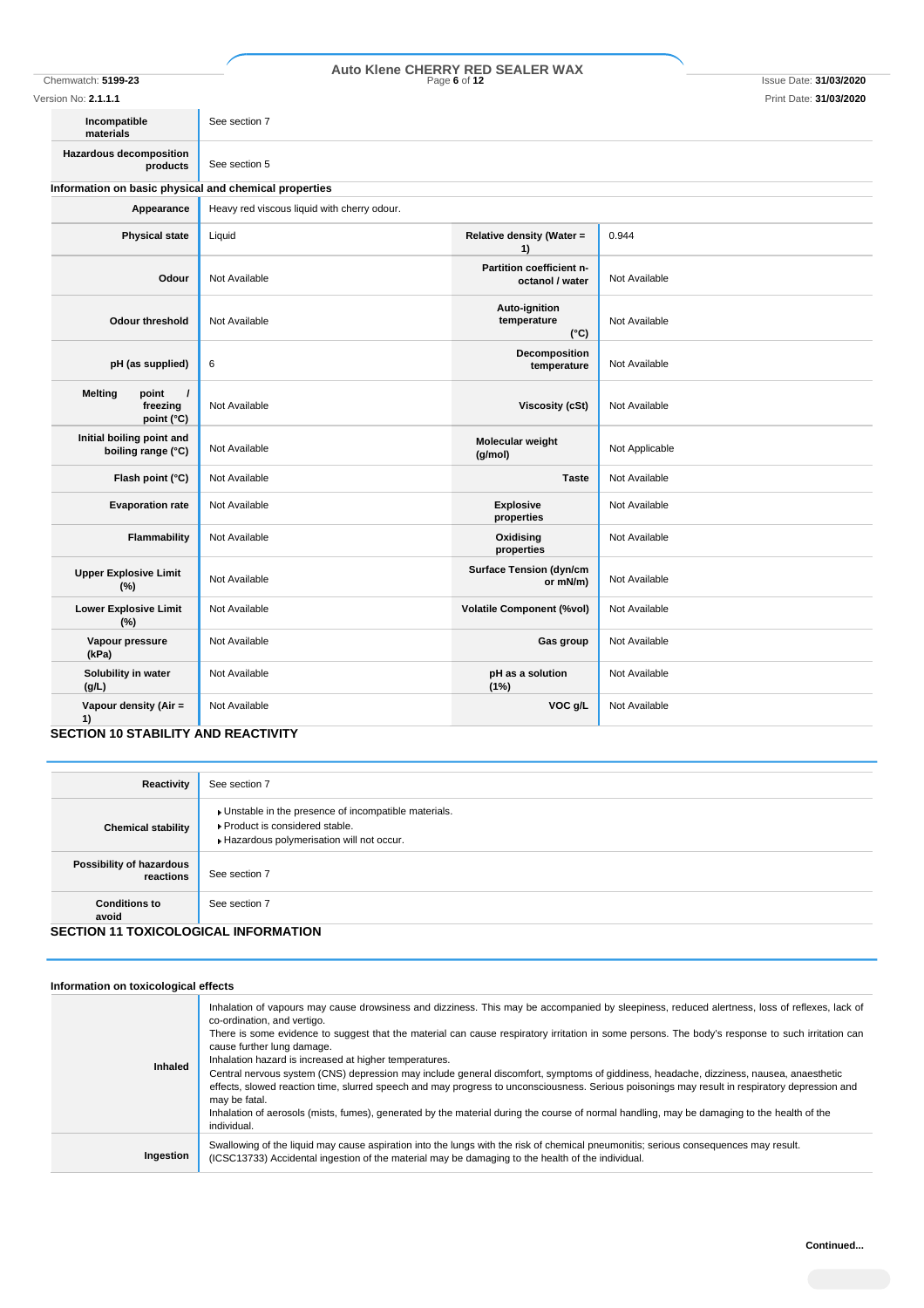# Chemwatch: **5199-23** Page **7** of **12** Issue Date: **31/03/2020 Auto Klene CHERRY RED SEALER WAX**

Version No: **2.1.1.1** Print Date: **31/03/2020**

|                                                         | Repeated exposure may cause skin cracking, flaking or drying following normal handling and use.                                                                                                                                                                                                                                                                                                                                                                                                                                                                                                                                                                                                                                                                                                                                                                      |                                   |  |
|---------------------------------------------------------|----------------------------------------------------------------------------------------------------------------------------------------------------------------------------------------------------------------------------------------------------------------------------------------------------------------------------------------------------------------------------------------------------------------------------------------------------------------------------------------------------------------------------------------------------------------------------------------------------------------------------------------------------------------------------------------------------------------------------------------------------------------------------------------------------------------------------------------------------------------------|-----------------------------------|--|
| <b>Skin Contact</b>                                     | The liquid may be miscible with fats or oils and may degrease the skin, producing a skin reaction described as non-allergic contact dermatitis. The<br>material is unlikely to produce an irritant dermatitis as described in EC Directives.<br>Open cuts, abraded or irritated skin should not be exposed to this material<br>The material may accentuate any pre-existing dermatitis condition<br>Entry into the blood-stream, through, for example, cuts, abrasions or lesions, may produce systemic injury with harmful effects. Examine the skin<br>prior to the use of the material and ensure that any external damage is suitably protected.                                                                                                                                                                                                                 |                                   |  |
| Eye                                                     | There is some evidence to suggest that this material can cause eye irritation and damage in some persons.<br>Direct eye contact with petroleum hydrocarbons can be painful, and the corneal epithelium may be temporarily damaged. Aromatic species can<br>cause irritation and excessive tear secretion.                                                                                                                                                                                                                                                                                                                                                                                                                                                                                                                                                            |                                   |  |
| Chronic                                                 | Substance accumulation, in the human body, may occur and may cause some concern following repeated or long-term occupational exposure.<br>There is some evidence from animal testing that exposure to this material may result in toxic effects to the unborn baby.<br>Constant or exposure over long periods to mixed hydrocarbons may produce stupor with dizziness, weakness and visual disturbance, weight loss<br>and anaemia, and reduced liver and kidney function. Skin exposure may result in drying and cracking and redness of the skin.<br>There has been concern that this material can cause cancer or mutations, but there is not enough data to make an assessment.<br>Oil may contact the skin or be inhaled. Extended exposure can lead to eczema, inflammation of hair follicles, pigmentation of the face and warts on<br>the soles of the feet. |                                   |  |
|                                                         | <b>TOXICITY</b>                                                                                                                                                                                                                                                                                                                                                                                                                                                                                                                                                                                                                                                                                                                                                                                                                                                      | <b>IRRITATION</b>                 |  |
| Klene CHERRY<br>Auto<br><b>RED SEALER</b><br><b>WAX</b> | Not Available                                                                                                                                                                                                                                                                                                                                                                                                                                                                                                                                                                                                                                                                                                                                                                                                                                                        |                                   |  |
|                                                         |                                                                                                                                                                                                                                                                                                                                                                                                                                                                                                                                                                                                                                                                                                                                                                                                                                                                      | Not Available                     |  |
|                                                         | <b>TOXICITY</b>                                                                                                                                                                                                                                                                                                                                                                                                                                                                                                                                                                                                                                                                                                                                                                                                                                                      | <b>IRRITATION</b>                 |  |
|                                                         | Dermal (rabbit) LD50: >2000 mg/kg                                                                                                                                                                                                                                                                                                                                                                                                                                                                                                                                                                                                                                                                                                                                                                                                                                    | Not Available                     |  |
|                                                         | Inhalation (rat) LC50: >3.9 mg/l4 $H$                                                                                                                                                                                                                                                                                                                                                                                                                                                                                                                                                                                                                                                                                                                                                                                                                                |                                   |  |
|                                                         | Inhalation (rat) LC50: >4.7 mg/l4 $H$                                                                                                                                                                                                                                                                                                                                                                                                                                                                                                                                                                                                                                                                                                                                                                                                                                |                                   |  |
| paraffinic distillate, heavy,                           | Inhalation (rat) LC50: >5.2 mg/l4 $\frac{11}{11}$                                                                                                                                                                                                                                                                                                                                                                                                                                                                                                                                                                                                                                                                                                                                                                                                                    |                                   |  |
| solvent-dewaxed (severe)                                | Inhalation (rat) LC50: $>5.3$ mg/l4 H                                                                                                                                                                                                                                                                                                                                                                                                                                                                                                                                                                                                                                                                                                                                                                                                                                |                                   |  |
|                                                         | Inhalation (rat) LC50: 10.5 mg/l4 <sup>1</sup> h                                                                                                                                                                                                                                                                                                                                                                                                                                                                                                                                                                                                                                                                                                                                                                                                                     |                                   |  |
|                                                         | Inhalation (rat) LC50: 5.7 mg/l4 h                                                                                                                                                                                                                                                                                                                                                                                                                                                                                                                                                                                                                                                                                                                                                                                                                                   |                                   |  |
|                                                         | Inhalation (rat) LC50: 9.6 mg/l4 $^1$ H                                                                                                                                                                                                                                                                                                                                                                                                                                                                                                                                                                                                                                                                                                                                                                                                                              |                                   |  |
|                                                         | Oral (rat) LD50: >2000 mg/kg                                                                                                                                                                                                                                                                                                                                                                                                                                                                                                                                                                                                                                                                                                                                                                                                                                         |                                   |  |
|                                                         |                                                                                                                                                                                                                                                                                                                                                                                                                                                                                                                                                                                                                                                                                                                                                                                                                                                                      |                                   |  |
|                                                         | <b>TOXICITY</b>                                                                                                                                                                                                                                                                                                                                                                                                                                                                                                                                                                                                                                                                                                                                                                                                                                                      | <b>IRRITATION</b>                 |  |
|                                                         |                                                                                                                                                                                                                                                                                                                                                                                                                                                                                                                                                                                                                                                                                                                                                                                                                                                                      |                                   |  |
| ethylene glycol monobutyl<br>ether                      | dermal (rat) LD50: >2000 mg/kg                                                                                                                                                                                                                                                                                                                                                                                                                                                                                                                                                                                                                                                                                                                                                                                                                                       | * [Union Carbide]                 |  |
|                                                         | Inhalation (rat) LC50: 450 ppm/4H                                                                                                                                                                                                                                                                                                                                                                                                                                                                                                                                                                                                                                                                                                                                                                                                                                    | Eye (rabbit): 100 mg SEVERE       |  |
|                                                         | Oral (rat) LD50: 250 mg/kg                                                                                                                                                                                                                                                                                                                                                                                                                                                                                                                                                                                                                                                                                                                                                                                                                                           | Eye (rabbit): 100 mg/24h-moderate |  |
|                                                         |                                                                                                                                                                                                                                                                                                                                                                                                                                                                                                                                                                                                                                                                                                                                                                                                                                                                      | Skin (rabbit): 500 mg, open; mild |  |
|                                                         | <b>TOXICITY</b>                                                                                                                                                                                                                                                                                                                                                                                                                                                                                                                                                                                                                                                                                                                                                                                                                                                      | <b>IRRITATION</b>                 |  |
| water                                                   |                                                                                                                                                                                                                                                                                                                                                                                                                                                                                                                                                                                                                                                                                                                                                                                                                                                                      |                                   |  |
|                                                         | $[2]$                                                                                                                                                                                                                                                                                                                                                                                                                                                                                                                                                                                                                                                                                                                                                                                                                                                                |                                   |  |
| Legend:                                                 | Oral (rat) LD50: >90000 mg/kgNot Available<br>Value obtained from Europe ECHA Registered Substances - Acute toxicity 2.* Value obtained from manufacturer's SDS. Unless otherwise                                                                                                                                                                                                                                                                                                                                                                                                                                                                                                                                                                                                                                                                                    |                                   |  |
|                                                         | specified data extracted from RTECS - Register of Toxic Effect of chemical Substances                                                                                                                                                                                                                                                                                                                                                                                                                                                                                                                                                                                                                                                                                                                                                                                |                                   |  |
|                                                         | The materials included in the Lubricating Base Oils category are related from both process and physical-chemical perspectives;                                                                                                                                                                                                                                                                                                                                                                                                                                                                                                                                                                                                                                                                                                                                       |                                   |  |
| <b>PARAFFINIC</b><br>DISTILLATE,                        | The potential toxicity of a specific distillate base oil is inversely related to the severity or extent of processing the oil has undergone, since:<br>The adverse effects of these materials are associated with undesirable components, and                                                                                                                                                                                                                                                                                                                                                                                                                                                                                                                                                                                                                        |                                   |  |
| HEAVY,                                                  | The levels of the undesirable components are inversely related to the degree of processing;                                                                                                                                                                                                                                                                                                                                                                                                                                                                                                                                                                                                                                                                                                                                                                          |                                   |  |
| SOLVENTDEWAXED<br>(SEVERE)                              | Distillate base oils receiving the same degree or extent of processing will have similar toxicities;<br>• The potential toxicity of <i>residual base oils</i> is independent of the degree of processing the oil receives.                                                                                                                                                                                                                                                                                                                                                                                                                                                                                                                                                                                                                                           |                                   |  |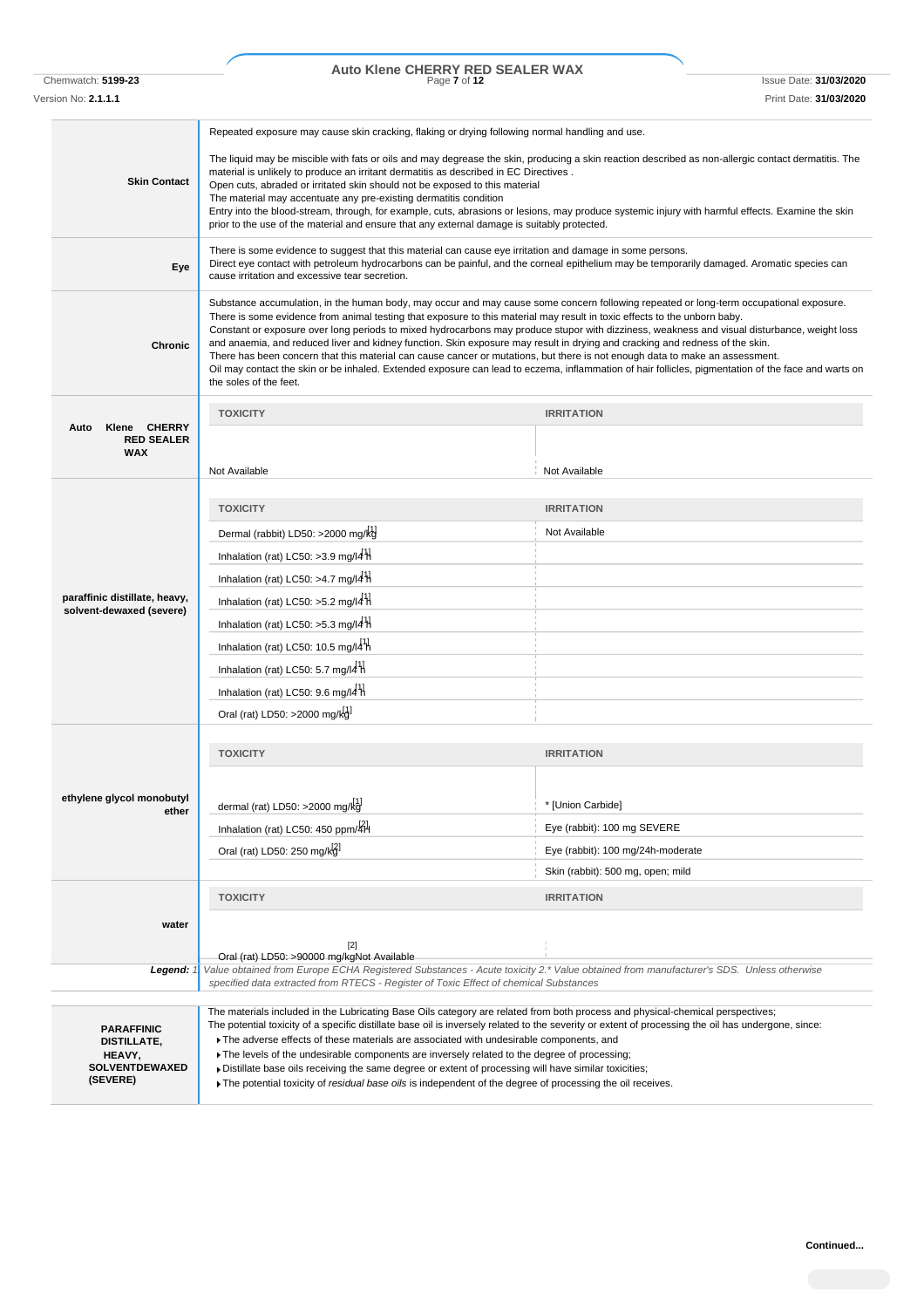# Auto Klene CHERRY RED SEALER WAX

Chemwatch: **5199-23** Page **8** of **12** Issue Date: **31/03/2020** Version No: **2.1.1.1** Print Date: **31/03/2020**

The reproductive and developmental toxicity of the distillate base oils is inversely related to the degree of processing. Unrefined & mildly refined distillate base oils contain the highest levels of undesirable components, have the largest variation of hydrocarbon molecules and have shown the highest potential carcinogenic and mutagenic activities. Highly and severely refined distillate base oils are produced from unrefined and mildly refined oils by removing or transforming undesirable components. In comparison to unrefined and mildly refined base oils, the highly and severely refined distillate base oils have a smaller range of hydrocarbon molecules and have demonstrated very low mammalian toxicity. Mutagenicity and carcinogenicity testing of residual oils has been negative, supporting the belief that these materials lack biologically active components or the components are largely non-bioavailable due to their molecular size. Toxicity testing has consistently shown that lubricating base oils have low acute toxicities. For highly and severely refined distillate base oils: In animal studies, the acute, oral, semilethal dose is >5g/kg body weight and the semilethal dose by skin contact is >2g/kg body weight. The semilethal concentration for inhalation is 2.18 to >4 mg/L. The materials have varied from "non-irritating" to "moderately irritating" when tested for skin and eye irritation. Testing for sensitisation has been negative. The effects of repeated exposure vary by species; in animals, effects to the testes and lung have been observed, as well as the formation of granulomas. In animals, these substances have not been found to cause reproductive toxicity or significant increases in birth defects. They are also not considered to cause cancer, mutations or chromosome aberrations. No significant acute toxicological data identified in literature search. The substance is classified by IARC as Group 3: **NOT** classifiable as to its carcinogenicity to humans. Evidence of carcinogenicity may be inadequate or limited in animal testing. The material may produce severe irritation to the eye causing pronounced inflammation. Repeated or prolonged exposure to irritants may produce conjunctivitis. The material may cause skin irritation after prolonged or repeated exposure and may produce on contact skin redness, swelling, the production of vesicles, scaling and thickening of the skin. For ethylene glycol monoalkyl ethers and their acetates (EGMAEs): Typical members of this category are ethylene glycol propylene ether (EGPE), ethylene glycol butyl ether (EGBE) and ethylene glycol hexyl ether (EGHE) and their acetates. EGMAEs are substrates for alcohol dehydrogenase isozyme ADH-3, which catalyzes the conversion of their terminal alcohols to aldehydes (which are transient metabolites). Further, rapid conversion of the aldehydes by aldehyde dehydrogenase produces alkoxyacetic acids, which are the predominant urinary metabolites of mono substituted glycol ethers. **Acute Toxicity:** Oral LD50 values in rats for all category members range from 739 (EGHE) to 3089 mg/kg bw (EGPE), with values increasing with decreasing molecular weight. Four to six hour acute inhalation toxicity studies were conducted for these chemicals in rats at the highest vapour concentrations practically achievable. Values range from LC0 > 85 ppm (508 mg/m3) for EGHE, LC50 > 400ppm (2620 mg/m3) for EGBEA to LC50 > 2132 ppm (9061 mg/m3) for EGPE. No lethality was observed for any of these materials under these conditions. **ETHYLENE GLYCOL** Exposure of pregnant rats to ethylene glycol monobutyl ether (2-butoxyethanol) at 100 ppm or rabbits at 200 ppm during organogenesis resulted in **MONOBUTYL ETHER** maternal toxicity and embryotoxicity including a decreased number of viable implantations per litter. Slight foetoxicity in the form of poorly ossified or unossified skeletal elements was also apparent in rats. Teratogenic effects were not observed in other species. At least one researcher has stated that the reproductive effects were less than that of other monoalkyl ethers of ethylene glycol. Chronic exposure may cause anaemia, macrocytosis, abnormally large red cells and abnormal red cell fragility. Exposure of male and female rats and mice for 14 weeks to 2 years produced a regenerative haemolytic anaemia and subsequent effects on the haemopoietic system in rats and mice. In addition, 2-butoxyethanol exposures caused increases in the incidence of neoplasms and nonneoplastic lesions (1). For ethylene glycol: Ethylene glycol is quickly and extensively absorbed through the gastrointestinal tract. Limited information suggests that it is also absorbed through the respiratory tract; dermal absorption is apparently slow. Following absorption, ethylene glycol is distributed throughout the body according to total body water. In most mammalian species, including humans, ethylene glycol is initially metabolised by alcohol. dehydrogenase to form glycolaldehyde, which is rapidly converted to glycolic acid and glyoxal by aldehyde oxidase and aldehyde dehydrogenase. These metabolites are oxidised to glyoxylate; glyoxylate may be further metabolised to formic acid, oxalic acid, and glycine. Breakdown of both glycine and formic acid can generate CO2, which is one of the major elimination products of ethylene glycol. NOTE: Changes in kidney, liver, spleen and lungs are observed in animals exposed to high concentrations of this substance by all routes. \*\* ASCC (NZ) SDS **WATER** No significant acute toxicological data identified in literature search. **Acute Toxicity Carcinogenicity Carcinogenicity Skin Irritation/Corrosion Serious Eye** ര **STOT - Single Damage/Irritation Exposure Respiratory or Skin sensitisation STOT - Repeated STOT - Repeated**  $\circ$ **Exposure Mutagenicity Aspiration Hazard Aspiration Hazard Aspiration Hazard Aspiration Hazard** *Legend: – Data available but does not fill the criteria for classification – Data required to make classification available – Data Not Available to make classification* **SECTION 12 ECOLOGICAL INFORMATION**

## **Toxicity Ingredient Endpoint Test Duration (hr) Species Value Source paraffinic distillate, heavy, solvent-dewaxed (severe) EC50 48 Crustacea >1000mg/L 1000mg/L 1000mg/L 1000mg/L paraffinic distillate, heavy, solvent-dewaxed (severe)** NOEC 504 Crustacea >1mg/L 1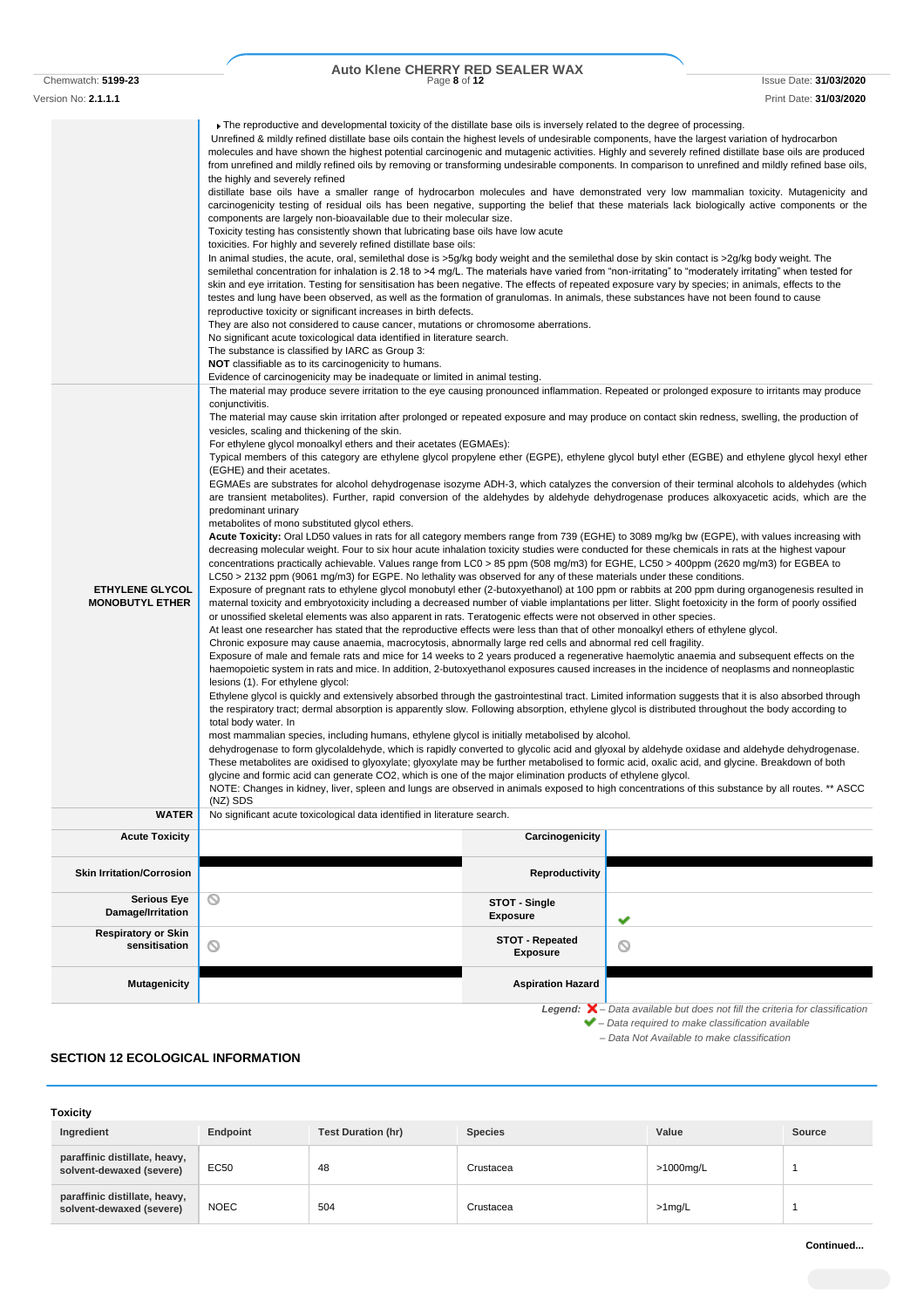# Chemwatch: **5199-23** Page **9** of **12** Issue Date: **31/03/2020 Auto Klene CHERRY RED SEALER WAX**

Version No: **2.1.1.1** Print Date: **31/03/2020**

| paraffinic distillate, heavy,<br>solvent-dewaxed (severe) | <b>EC50</b>                                                                                                                                                | 96  | Algae or other aquatic plants | >1000mg/L    | 1              |
|-----------------------------------------------------------|------------------------------------------------------------------------------------------------------------------------------------------------------------|-----|-------------------------------|--------------|----------------|
| ethylene glycol monobutyl<br>ether                        | <b>EC50</b>                                                                                                                                                | 384 | Crustacea                     | 51.539mg/L   | 3              |
| ethylene glycol monobutyl<br>ether                        | <b>LC50</b>                                                                                                                                                | 96  | Fish                          | 222.042mg/L  | 3              |
| ethylene glycol monobutyl<br>ether                        | <b>EC50</b>                                                                                                                                                | 48  | Crustacea                     | 164mg/L      | 2              |
| ethylene glycol monobutyl<br>ether                        | <b>NOEC</b>                                                                                                                                                | 168 | Crustacea                     | 56mg/L       | 2              |
| ethylene glycol monobutyl<br>ether                        | <b>EC50</b>                                                                                                                                                | 96  | Algae or other aquatic plants | 720mg/L      | $\overline{2}$ |
| water                                                     | <b>EC50</b>                                                                                                                                                | 384 | Crustacea                     | 199.179mg/L  | 3              |
| water                                                     | <b>EC50</b>                                                                                                                                                | 96  | Algae or other aquatic plants | 8768.874mg/L | 3              |
| water                                                     | <b>LC50</b>                                                                                                                                                | 96  | Fish                          | 897.520mg/L  | 3              |
|                                                           | Extracted from 1. IUCLID Toxicity Data 2. Europe ECHA Registered Substances - Ecotoxicological Information - Aquatic Toxicity 3. EPIWIN Suite<br>$V3.12 -$ |     |                               |              |                |

*Aquatic Toxicity Data (Estimated) 4. US EPA, Ecotox database - Aquatic Toxicity Data 5. ECETOC Aquatic Hazard Assessment Data 6. NITE (Japan) -*

*Bioconcentration Data 7. METI (Japan) - Bioconcentration Data 8. Vendor Data*

### **for lubricating oil base stocks:**

*Legend:*

**Vapor Pressure** Vapor pressures of lubricating base oils are reported to be negligible. In one study, the experimentally measured vapour pressure of a solvent-dewaxed heavy paraffinic distillate base oil was 1.7 x 10exp-4 Pa . Since base oils are mixtures of C15 to C50 paraffinic, naphthenic, and aromatic hydrocarbon isomers, representative components of those structures were selected to calculate a range of vapor pressures. The estimated vapor pressure values for these selected components of base oils ranged from 4.5 x 10exp-1 Pa to 2 x 10exp-13Pa. Based on Dalton's Law the expected total vapour pressure for base oils would fall well below minimum levels (10exp-5 Pa) of recommended experimental procedures.

Partition Coefficient (log Kow): In mixtures such as the base oils, the percent distribution of the hydrocarbon groups (i.e., paraffins, naphthenes, and aromatics) and the carbon chain lengths determines in-part the partitioning characteristics of the mixture. Generally, hydrocarbon chains with fewer carbon atoms tend to have lower partition coefficients than those with higher carbon numbers .However, due to their complex composition, unequivocal determination of the log Kow of these hydrocarbon mixtures cannot be made. Drinking Water Standards: hydrocarbon total: 10 ug/l (UK

max.). **DO NOT** discharge into sewer or waterways.

### **Persistence and degradability**

| Ingredient                                | Persistence: Water/Soil              | <b>Persistence: Air</b>       |  |
|-------------------------------------------|--------------------------------------|-------------------------------|--|
| ethylene glycol monobutyl<br>ether        | LOW (Half-life = $56 \text{ days}$ ) | LOW (Half-life $= 1.37$ days) |  |
| water                                     | LOW                                  | <b>LOW</b>                    |  |
| <b>Bioaccumulative potential</b>          |                                      |                               |  |
| Ingredient                                | <b>Bioaccumulation</b>               |                               |  |
| ethylene glycol monobutyl<br>ether        | LOW (BCF = $2.51$ )                  |                               |  |
| water                                     | LOW (LogKOW = $-1.38$ )              |                               |  |
| <b>Mobility in soil</b>                   |                                      |                               |  |
| Ingredient                                | <b>Mobility</b>                      |                               |  |
| ethylene glycol monobutyl<br>ether        | $HIGH (KOC = 1)$                     |                               |  |
| water                                     | LOW ( $KOC = 14.3$ )                 |                               |  |
| <b>SECTION 13 DISPOSAL CONSIDERATIONS</b> |                                      |                               |  |

**Waste treatment methods**

**Continued...**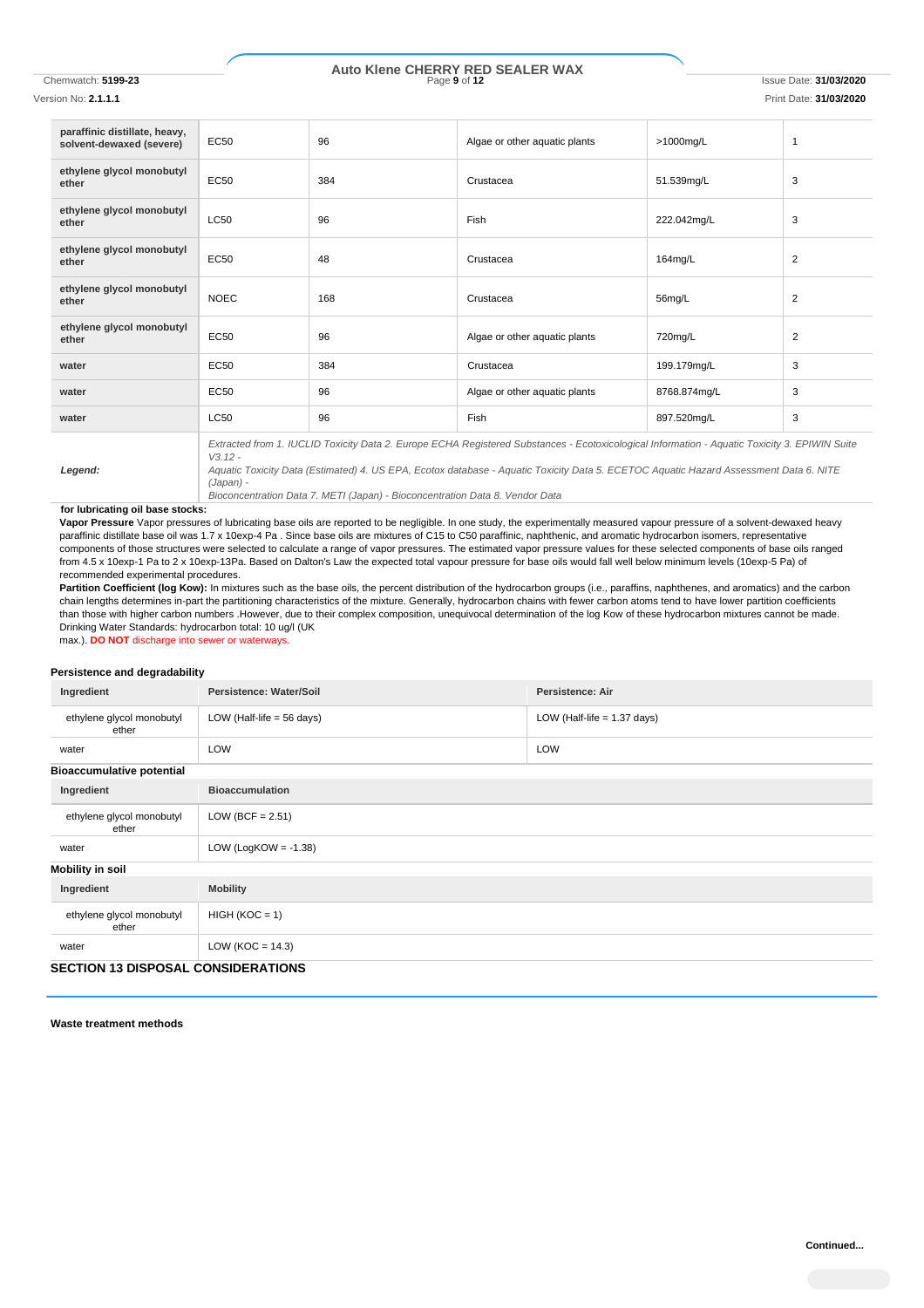## Chemwatch: **5199-23** Page **10** of **12** Issue Date: **31/03/2020 Auto Klene CHERRY RED SEALER WAX**

Version No: **2.1.1.1** Print Date: **31/03/2020 Product / Packaging disposal** Legislation addressing waste disposal requirements may differ by country, state and/ or territory. Each user must refer to laws operating in their area. In some areas, certain wastes must be tracked. A Hierarchy of Controls seems to be common - the user should investigate: Reduction Reuse Recycling Disposal (if all else fails) This material may be recycled if unused, or if it has not been contaminated so as to make it unsuitable for its intended use. If it has been contaminated, it may be possible to reclaim the product by filtration, distillation or some other means. Shelf life considerations should also be applied in making decisions of this type. Note that properties of a material may change in use, and recycling or reuse may not always be appropriate. **DO NOT** allow wash water from cleaning or process equipment to enter drains. It may be necessary to collect all wash water for treatment before disposal. In all cases disposal to sewer may be subject to local laws and regulations and these should be considered first. Where in doubt contact the responsible authority. ▶ Recycle wherever possible or consult manufacturer for recycling options. ▶ Consult State Land Waste Authority for disposal. Bury or incinerate residue at an approved site. Recycle containers if possible, or dispose of in an authorised landfill. **SECTION 14 TRANSPORT INFORMATION**

| <b>Labels Required</b>                                               |                |  |
|----------------------------------------------------------------------|----------------|--|
| <b>Marine Pollutant</b>                                              | NO.            |  |
| <b>HAZCHEM</b>                                                       | Not Applicable |  |
| Land transport (ADG): NOT REGULATED FOR TRANSPORT OF DANGEROUS GOODS |                |  |

**Air transport (ICAO-IATA / DGR): NOT REGULATED FOR TRANSPORT OF DANGEROUS GOODS**

**Sea transport (IMDG-Code / GGVSee): NOT REGULATED FOR TRANSPORT OF DANGEROUS GOODS**

**Transport in bulk according to Annex II of MARPOL and the IBC code** Not Applicable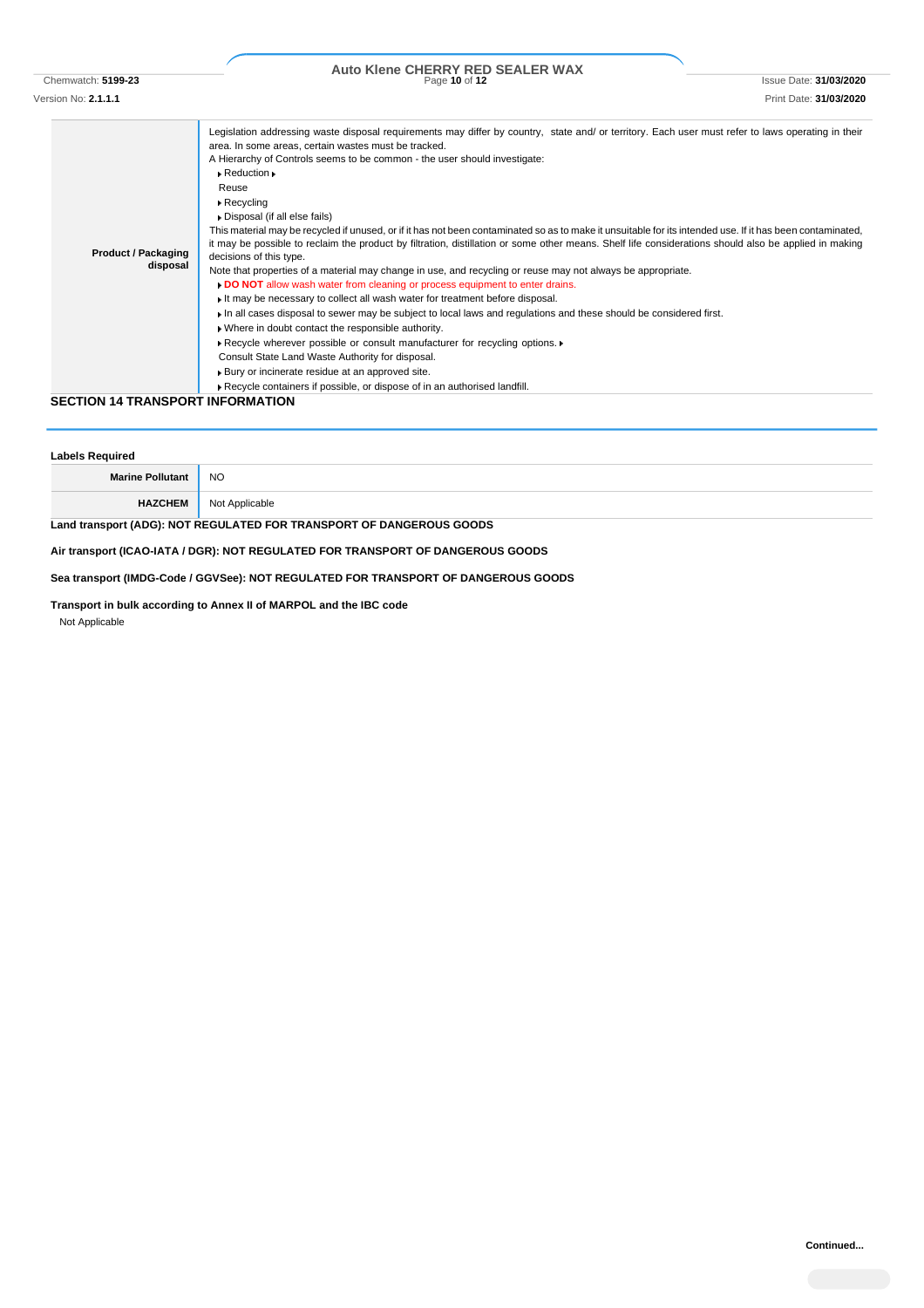### **Auto Klene CHERRY RED SEALER WAX**

## **SECTION 15 REGULATORY INFORMATION**

**Safety, health and environmental regulations / legislation specific for the substance or mixture**

| PARAFFINIC DISTILLATE, HEAVY, SOLVENT-DEWAXED (SEVERE)(64742-65-0.) IS FOUND ON THE FOLLOWING REGULATORY LISTS |                                                                                                  |  |  |
|----------------------------------------------------------------------------------------------------------------|--------------------------------------------------------------------------------------------------|--|--|
| Australia Exposure Standards                                                                                   | Australia Inventory of Chemical Substances (AICS)                                                |  |  |
| Australia Hazardous Substances Information System - Consolidated Lists                                         | International Agency for Research on Cancer (IARC) - Agents Classified by the IARC<br>Monographs |  |  |
| ETHYLENE GLYCOL MONOBUTYL ETHER(111-76-2) IS FOUND ON THE FOLLOWING REGULATORY LISTS                           |                                                                                                  |  |  |

Australia Exposure Standards Australia Inventory of Chemical Substances (AICS)

Australia Hazardous Substances Information System - Consolidated Lists International Agency for Research on Cancer (IARC) - Agents Classified by the IARC Monographs

## **WATER(7732-18-5) IS FOUND ON THE FOLLOWING REGULATORY LISTS**

| Australia Inventory of Chemical Substances (AICS) |                                                                                                                                                                                              |
|---------------------------------------------------|----------------------------------------------------------------------------------------------------------------------------------------------------------------------------------------------|
| <b>National Inventory</b>                         | <b>Status</b>                                                                                                                                                                                |
| Australia - AICS                                  | Y                                                                                                                                                                                            |
| Canada - DSL                                      | Y                                                                                                                                                                                            |
| Canada - NDSL                                     | N (paraffinic distillate, heavy, solvent-dewaxed (severe); water; ethylene glycol monobutyl ether)                                                                                           |
| China - IECSC                                     | Y                                                                                                                                                                                            |
| Europe - EINEC / ELINCS /<br><b>NLP</b>           | Y                                                                                                                                                                                            |
| Japan - ENCS                                      | N (paraffinic distillate, heavy, solvent-dewaxed (severe); water)                                                                                                                            |
| Korea - KECI                                      | Y                                                                                                                                                                                            |
| New Zealand - NZIoC                               | Y                                                                                                                                                                                            |
| Philippines - PICCS                               | Y                                                                                                                                                                                            |
| USA - TSCA                                        | Y                                                                                                                                                                                            |
| Legend:                                           | $Y = All$ ingredients are on the inventory<br>$N = Not$ determined or one or more ingredients are not on the inventory and are not exempt from listing(see specific ingredients in brackets) |
| CECTION 40 OTHER INFORMATION.                     |                                                                                                                                                                                              |

### **SECTION 16 OTHER INFORMATION**

### **Other information**

Classification of the preparation and its individual components has drawn on official and authoritative sources as well as independent review by the Chemwatch Classification committee using available literature references.

A list of reference resources used to assist the committee may be found at:

www.chemwatch.net

The SDS is a Hazard Communication tool and should be used to assist in the Risk Assessment. Many factors determine whether the reported Hazards are Risks in the workplace or other settings. Risks may be determined by reference to Exposures Scenarios. Scale of use, frequency of use and current or available engineering controls must be considered.